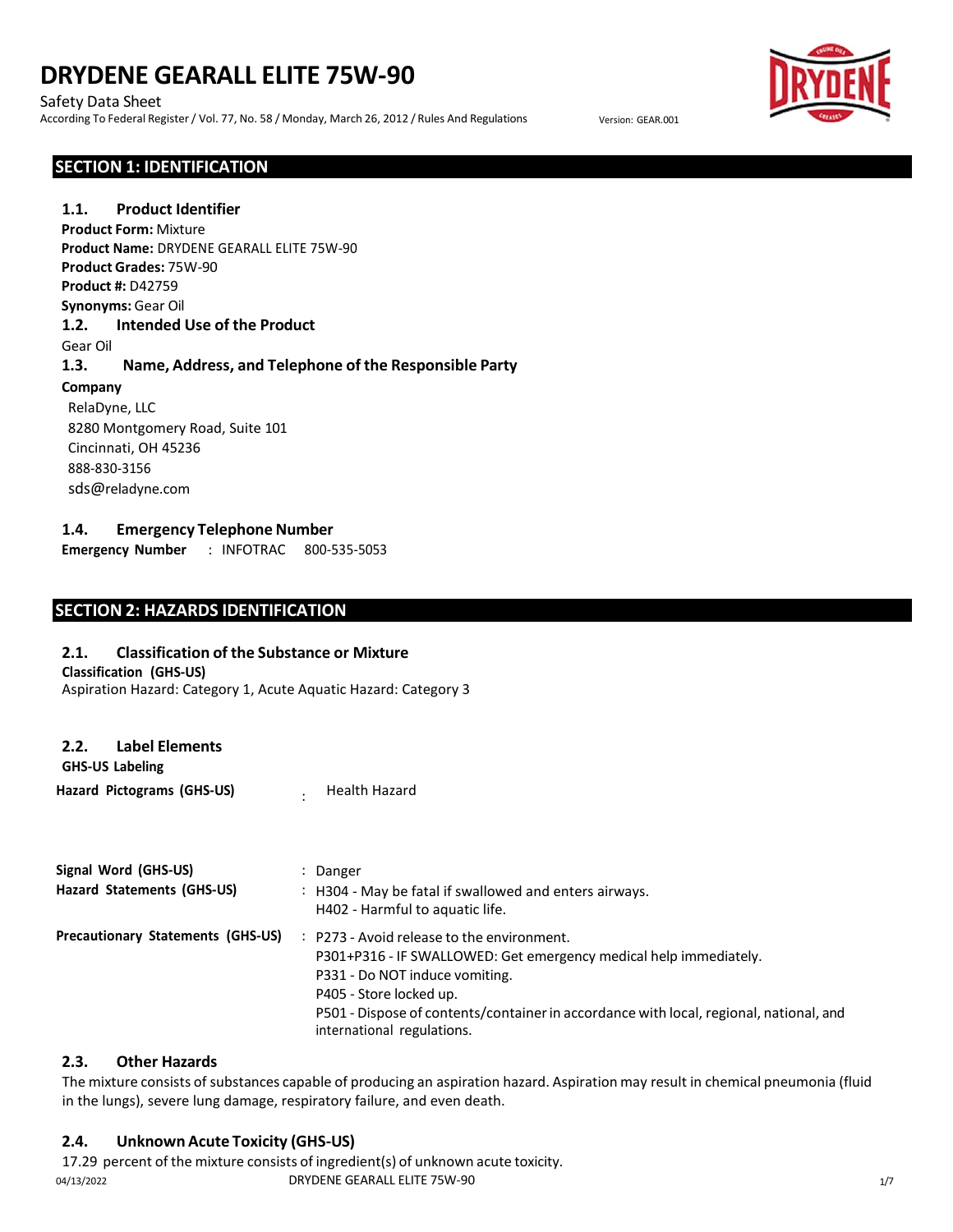#### Safety Data Sheet

According To Federal Register / Vol. 77, No. 58 / Monday, March 26, 2012 / Rules And Regulations Version: GEAR.001



# **SECTION 3: COMPOSITION/INFORMATION ON INGREDIENTS**

#### **3.1. Substances**

Not applicable

#### **3.2. Mixture**

| <b>Name</b>                                                                    | <b>Product Identifier</b> | % (w/w)                | <b>Classification (GHS-US)</b> |
|--------------------------------------------------------------------------------|---------------------------|------------------------|--------------------------------|
| Polybutene (Isobutylene/utane                                                  | (CAS No) 9003-29-6        | $64 - 85$              | Not Classified                 |
| copolymer)                                                                     |                           | $0 - 10$               |                                |
| Petroleum distillates, hydrotreated heavy   (CAS No) 64742-52-5<br>napththenic |                           | $0 - 10$               | Not Classified                 |
| Dec-1-ene, homopolymer hydrogenated                                            | (CAS No) 68037-01-4       | $0 - 11.$<br>$10 - 17$ | H <sub>304</sub>               |
|                                                                                |                           | $27 - 39$              |                                |
| Phosphorodithioic acid, O,O-di-C1-14-alkyl                                     | (CAS No) 68649-42-3       | $0 -$                  | H402                           |
| esters, zinc salts                                                             |                           | 2.7                    |                                |

\*The specific chemical identity and/or exact percentage of composition have been withheld as a trade secret within the meaning of the OSHA Hazard Communication Standard [29 CFR 1910.1200].

\*More than one of the ranges of concentration prescribed by Controlled Products Regulations has been used where necessary, due to varying composition.

Full text of H-phrases: see section 16

# **SECTION 4: FIRST AID MEASURES**

# **4.1. Description of First Aid Measures**

**General:** Never give anything by mouth to an unconscious person. If you feel unwell, seek medical advice (show the label if possible). **Inhalation:** Remove to fresh air and keep at rest in a position comfortable for breathing. Obtain medical attention if breathing difficulty persists.

**Skin Contact:** Remove contaminated clothing. Drench affected area with water or soap and water for at least 15 minutes. Wash contaminated clothing before reuse. Obtain medical attention if irritation develops or persists.

**Eye Contact:** Rinse cautiously with water for at least 15 minutes. Remove contact lenses, if present and easy to do. Continue rinsing. Obtain medical attention.

**Ingestion:** Do NOT induce vomiting. Rinse mouth. Immediately call a POISON CENTER or doctor/physician.

# **4.2. Most Important Symptoms and Effects Both Acute and Delayed**

**General:** No known significant effects or critical hazards.

**Inhalation:** Overexposure may be irritating to the respiratory system.

**Skin Contact:** Repeated or prolonged skin contact may cause irritation.

**Eye Contact:** Direct contact with the eyes is likely irritating.

**Ingestion:** Ingestion is likely to be harmful or have adverse effects.

**Chronic Symptoms:** No known significant effects or critical hazards.

#### **4.3. Indication of Any Immediate Medical Attention and Special Treatment Needed**

If you feel unwell, seek medical advice (show the label where possible).

# **SECTION 5: FIRE-FIGHTING MEASURES**

# **5.1. Extinguishing Media**

**Suitable Extinguishing Media:** Use extinguishing media appropriate for surrounding fire.

**Unsuitable Extinguishing Media:** Do not use a heavy water stream. Use of heavy stream of water may spread fire.

#### **5.2. Special Hazards Arising From the Substance or Mixture**

Fire Hazard: Not flammable but will support combustion.

**Explosion Hazard:** Product is not explosive.

04/13/2022 **DRYDENE GEARALL ELITE 75W-90 DAYS AND A 2/7**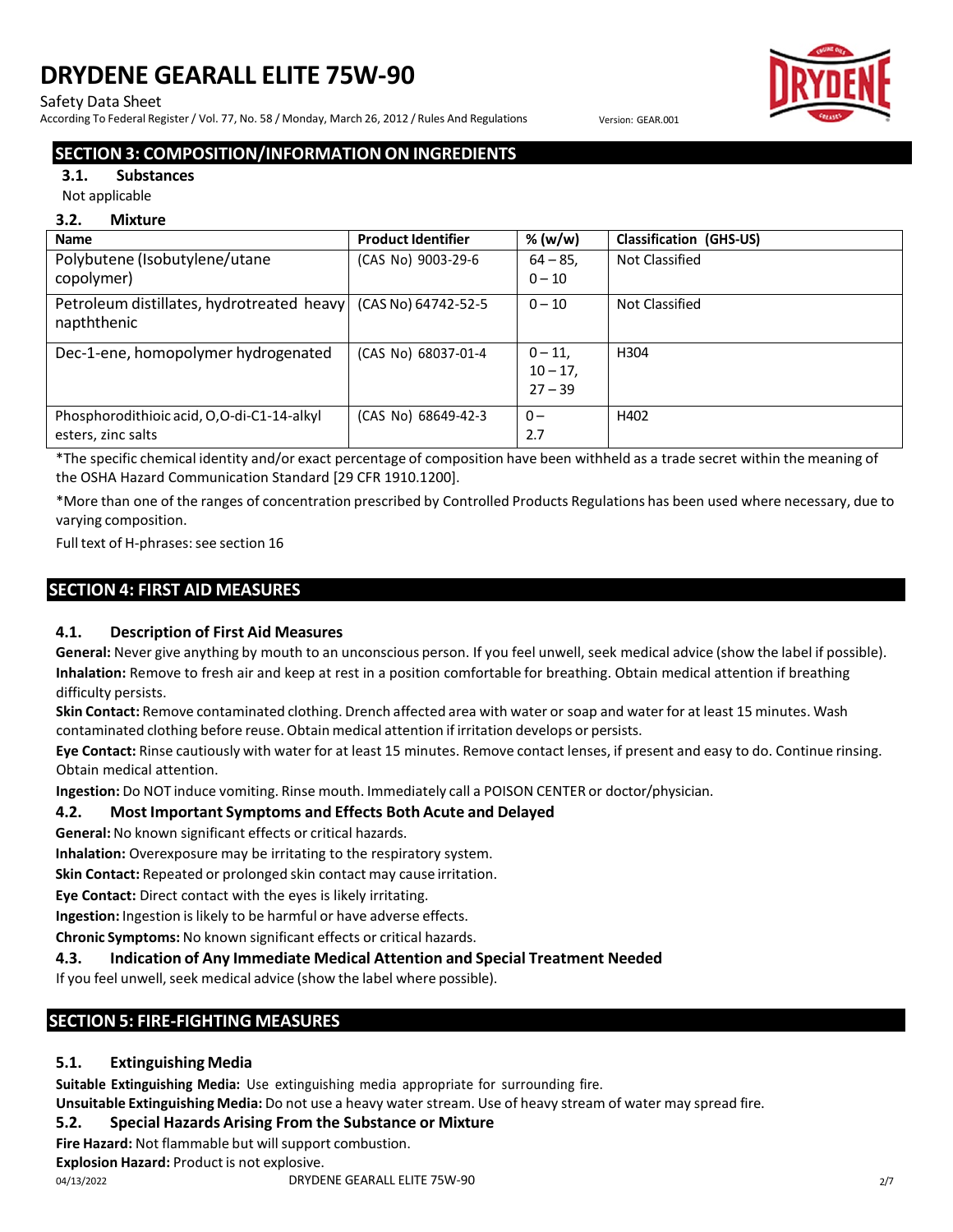Safety Data Sheet

According To Federal Register / Vol. 77, No. 58 / Monday, March 26, 2012 / Rules And Regulations Version: GEAR.001



**Reactivity:** Hazardous reactions will not occur under normal conditions.

### **5.3. Advice for Firefighters**

**Precautionary Measures Fire:** Exercise caution when fighting any chemical fire. Under fire conditions, hazardousfumes will be present.

**Firefighting Instructions:** Use waterspray or fog for cooling exposed containers.

**Protection During Firefighting:** Do not enter fire area without proper protective equipment, including respiratory protection. Hazardous Combustion Products: Under fire conditions, may produce fumes, smoke, oxides of carbon and hydrocarbons.

**Other Information:** Refer to Section 9 for flammability properties.

#### **Reference to Other Sections**

Refer to section 9 for flammability properties.

# **SECTION 6: ACCIDENTAL RELEASE MEASURES**

### **6.1. Personal Precautions, Protective Equipment and Emergency Procedures**

**General Measures:** Avoid all contact with skin, eyes, or clothing. Avoid breathing (vapor, mist, spray).

#### **6.1.1. For Non-Emergency Personnel**

**Protective Equipment:** Use appropriate personal protection equipment (PPE).

**Emergency Procedures:** Evacuate unnecessary personnel.

#### **6.1.2. For Emergency Personnel**

**Protective Equipment:** Equip cleanup crew with proper protection.

**Emergency Procedures:** Stop leak if safe to do so. Eliminate ignition sources. Ventilate area.

#### **6.2. Environmental Precautions**

Prevent entry to sewers and public waters. Notify authoritiesif liquid enterssewers or public waters.

### **6.3. Methods and Material for Containment and Cleaning Up**

**For Containment:** Contain any spills with dikes or absorbents to prevent migration and entry into sewers or streams.

**Methodsfor Cleaning Up:** Clean up spills immediately and dispose of waste safely. Spills should be contained with mechanical barriers. Transfer spilled material to a suitable container for disposal. Contact competent authorities after a spill.

#### **6.4. Reference to Other Sections**

See Heading 8. Exposure controls and personal protection. For furtherinformation refer to section 13.

# **SECTION 7: HANDLING AND STORAGE**

# **7.1. Precautionsfor Safe Handling**

**Additional Hazards When Processed:** Any proposed use of this product in elevated-temperature processes should be thoroughly evaluated to assure that safe operating conditions are established and maintained. Practice good housekeeping – spillage can be slippery on smooth surface either wet or dry.

**Hygiene Measures:** Handle in accordance with good industrial hygiene and safety procedures. Wash hands and other exposed areas with mild soap and water before eating, drinking or smoking and when leaving work.

# **7.2. Conditionsfor Safe Storage, Including Any Incompatibilities**

**Technical Measures:** Comply with applicable regulations.

**Storage Conditions:** Store in a dry, cool and well-ventilated place. Keep container closed when not in use. Keep/Store away from direct sunlight, extremely high or low temperatures and incompatible materials.

**Incompatible Materials:** Strong acids, strong bases, strong oxidizers.

# **7.3. Specific End Use(s)**

Gear Oil.

# **SECTION 8: EXPOSURE CONTROLS/PERSONAL PROTECTION**

# **8.1. Control Parameters**

For substances listed in section 3 that are not listed here, there are no established Exposure limits from the manufacturer, supplier, importer, or the appropriate advisory agency including: ACGIH (TLV), NIOSH (REL), OSHA (PEL), Canadian provincial governments, or the Mexican government. 04/13/2022 DRYDENE GEARALL ELITE 75W-90 3/7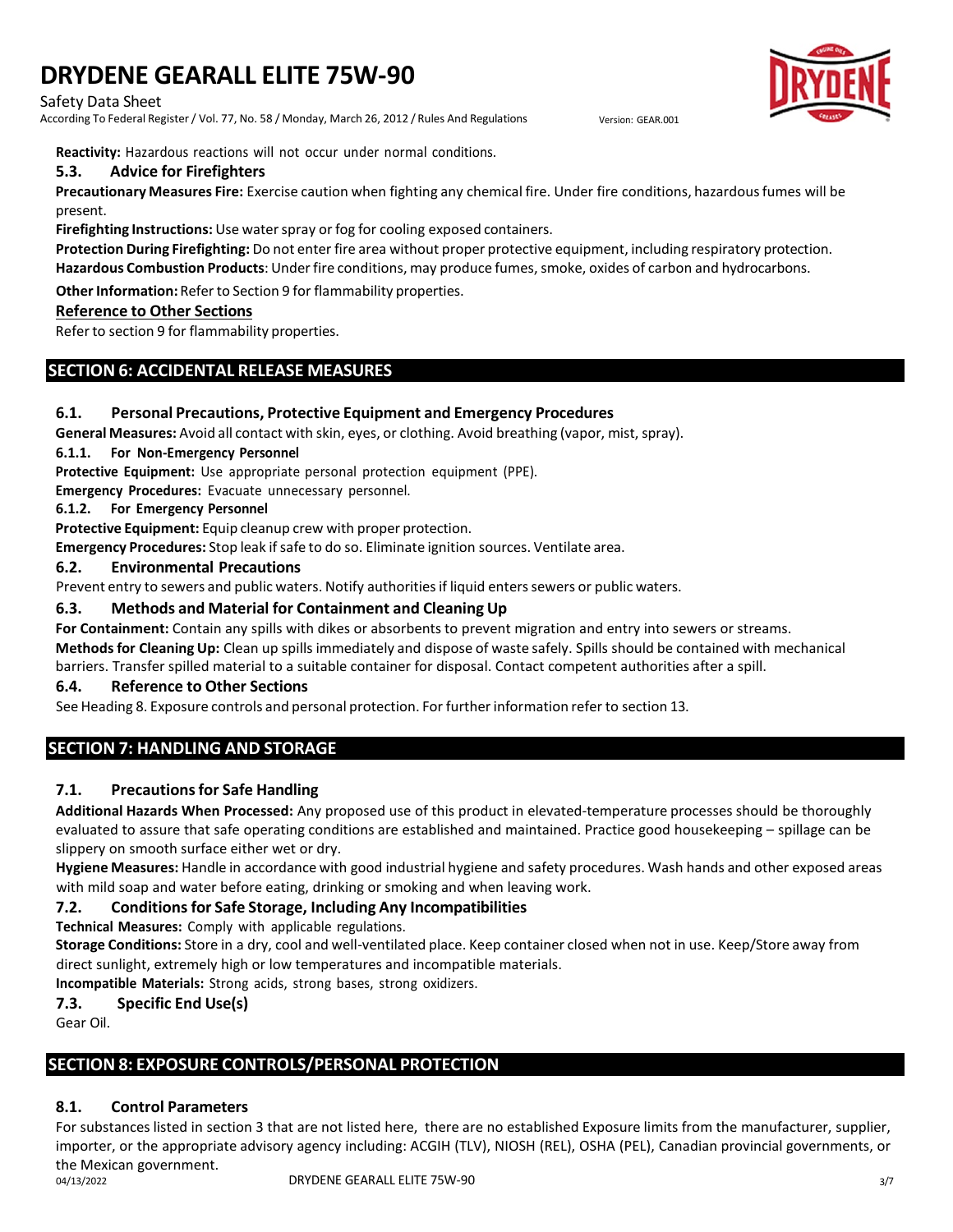Safety Data Sheet

According To Federal Register / Vol. 77, No. 58 / Monday, March 26, 2012 / Rules And Regulations Version: GEAR.001



#### **8.2. Exposure Controls**

**Appropriate Engineering Controls:** Ensure adequate ventilation, especially in confined areas. Emergency eye wash fountains and safety showers should be available in the immediate vicinity of any potential exposure. Ensure all national/local regulations are observed.

**Personal Protective Equipment:** Protective goggles. Gloves.



**Materials for Protective Clothing:** Chemically resistant materials and fabrics.

**Hand Protection:** Wear chemically resistant protective gloves.

**Eye Protection:** Chemical goggles or safety glasses.

**Skin and Body Protection:** Wearsuitable protective clothing.

**Respiratory Protection:** Use a NIOSH-approved respirator or self-contained breathing apparatus whenever exposure may exceed established Occupational Exposure Limits.

**Environmental Exposure Controls:** Do not allow the product to be released into the environment. **Consumer Exposure Controls:** Do not eat, drink orsmoke during use.

# **SECTION 9: PHYSICAL AND CHEMICAL PROPERTIES**

#### **9.1. Information on Basic Physical and Chemical Properties**

| <b>Physical State</b>                                    | Liquid                                                               |
|----------------------------------------------------------|----------------------------------------------------------------------|
| Appearance                                               | Amber                                                                |
| Odor                                                     | Slight Hydrocarbon                                                   |
| <b>Odor Threshold</b>                                    | Not available                                                        |
| pH                                                       | Not available                                                        |
| <b>Evaporation Rate</b>                                  | Not available                                                        |
| <b>Melting Point</b>                                     | Not available                                                        |
| <b>Boiling Point</b>                                     | Not available                                                        |
| <b>Flash Point</b>                                       | 204C / 400C                                                          |
| <b>Auto-ignition Temperature</b>                         | Not available                                                        |
| <b>Decomposition Temperature</b>                         | Not available                                                        |
| Flammability (solid, gas)                                | Not available                                                        |
| Lower Flammable Limit                                    | Not available                                                        |
| <b>Upper Flammable Limit</b>                             | Not available                                                        |
| <b>Vapor Pressure</b>                                    | Not available                                                        |
| Relative Vapor Density at 20 °C                          | Not available                                                        |
| <b>Relative Density</b>                                  | Not available                                                        |
| <b>Specific Gravity</b>                                  | 0.85                                                                 |
| <b>Solubility</b>                                        | Negligible                                                           |
| Partition Coefficient: N-Octanol/Water                   | Not available                                                        |
| <b>Viscosity</b>                                         | Not available                                                        |
| <b>Viscosity, Kinematic</b>                              | Not available                                                        |
| <b>Explosive Properties</b>                              | Product is not explosive                                             |
| <b>Explosion Data - Sensitivity to Mechanical Impact</b> | Not expected to present an explosion hazard due to mechanical impact |
| <b>Explosion Data - Sensitivity to Static Discharge</b>  | Not expected to present an explosion hazard due to static discharge  |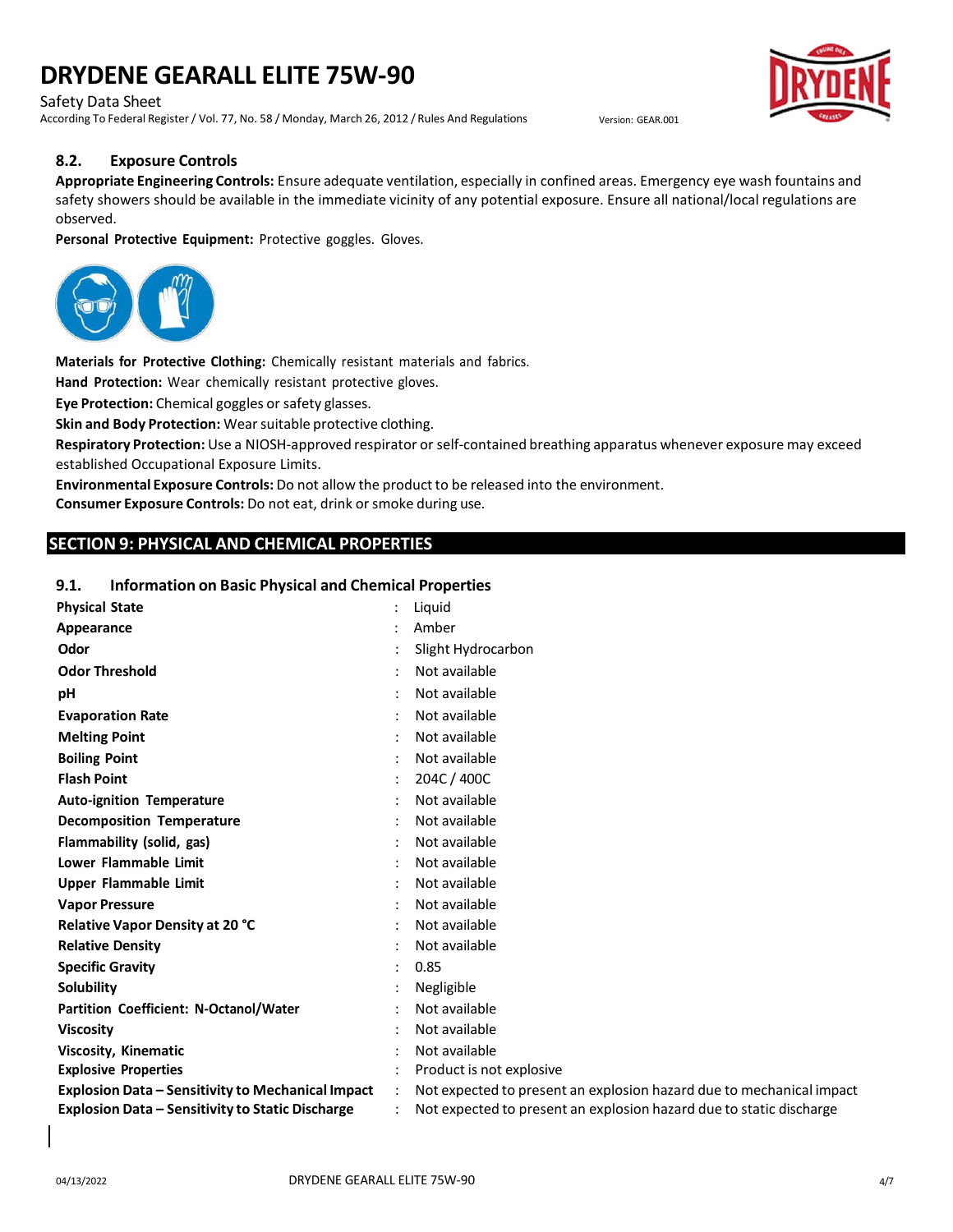Safety Data Sheet

According To Federal Register / Vol. 77, No. 58 / Monday, March 26, 2012 / Rules And Regulations Version: GEAR.001

# **SECTION 10: STABILITY AND REACTIVITY**

- **10.1.** Reactivity: Hazardous reactions will not occur under normal conditions.
- **10.2. Chemical Stability:** Stable under recommended handling and storage conditions (see section 7).
- **10.3. Possibility of Hazardous Reactions:** Hazardous polymerization will not occur.
- 10.4. Conditions to Avoid: Direct sunlight, extremely high or low temperatures, heat, hot surfaces, sparks, open flames,
- incompatible materials, and other ignition sources.
- **10.5. Incompatible Materials:** Strong acids, strong bases, strong oxidizers.
- **10.6. Hazardous Decomposition Products:** No decomposition expected under normal use and storage conditions.

### **SECTION 11: TOXICOLOGICAL INFORMATION**

#### **11.1. Information on Toxicological Effects – Product**

**Acute Toxicity:** Not classified

**LD50 and LC50 Data:** Not available

**Skin Corrosion/Irritation:** Not classified

**Eye Damage/Irritation:** Not classified

**Respiratory or Skin Sensitization:** Not classified

**Germ Cell Mutagenicity:** Not classified

**Teratogenicity:** Not classified

**Carcinogenicity:** Not classified

**Specific Target Organ Toxicity (Repeated Exposure):** Not classified

**Reproductive Toxicity:** Not classified

**Specific Target Organ Toxicity (Single Exposure):** Not classified

**Aspiration Hazard:** Not classified

**Symptoms/Injuries After Inhalation:** Overexposure may be irritating to the respiratory system.

**Symptoms/Injuries After Skin Contact:** Repeated or prolonged skin contact may cause irritation.

**Symptoms/Injuries After Eye Contact:** Direct contact with the eyes is likely irritating.

**Symptoms/Injuries After Ingestion:** Ingestion is likely to be harmful or have adverse gastrointestinal effects.

**Chronic Symptoms:** Not Classified

**11.2. Information on Toxicological Effects – Ingredient(s)**

**LD50 and LC50 Data:**

| Polybutene (Isobutylene/utane copolymer) (9003-29-6)               |                                   |  |
|--------------------------------------------------------------------|-----------------------------------|--|
| <b>LD50 Oral Rats</b>                                              | $>$ 30 g/kg                       |  |
| <b>LD50 Dermal Rabbits</b>                                         | $>$ 10 g/kg                       |  |
| Dec-1-ene, homopolymer hydrogenated (68037-01-4)                   |                                   |  |
| <b>LD50 Oral Rat</b>                                               | $>$ 5 ml/kg                       |  |
| <b>LD50 Inhalation Rat</b>                                         | 1,17 mg/l (exposure time 4 hours) |  |
| <b>LD50 Dermal Rabbit</b>                                          | $>$ 3 g/kg                        |  |
| Petroleum distillates, hydrotreated heavy napththenic (64741-52-5) |                                   |  |
| <b>LD50 Oral Rat</b>                                               | > 5000 mg/kg                      |  |
| <b>LD50 Dermal Rabbit</b>                                          | > 5000 mg/kg                      |  |
| <b>LD50 Inhalation Rat</b>                                         | > 5 mg/l (exposure time 4 hours)  |  |

# **SECTION 12: ECOLOGICAL INFORMATION**

**12.1. Toxicity**

**Ecology – General:** Toxic to aquatic life.

| Dec-1-ene, homopolymer hydrogenated (68037-01-4) |                                                                         |  |
|--------------------------------------------------|-------------------------------------------------------------------------|--|
| LL50 Fish                                        | > 1000 mg/l (Exposure time 48 hours; Species Daphnia Magna)             |  |
| EL50 Algae                                       | > 1000 mg/l (Exposure time 72 hours; Species Scenedesmus capricornutum) |  |

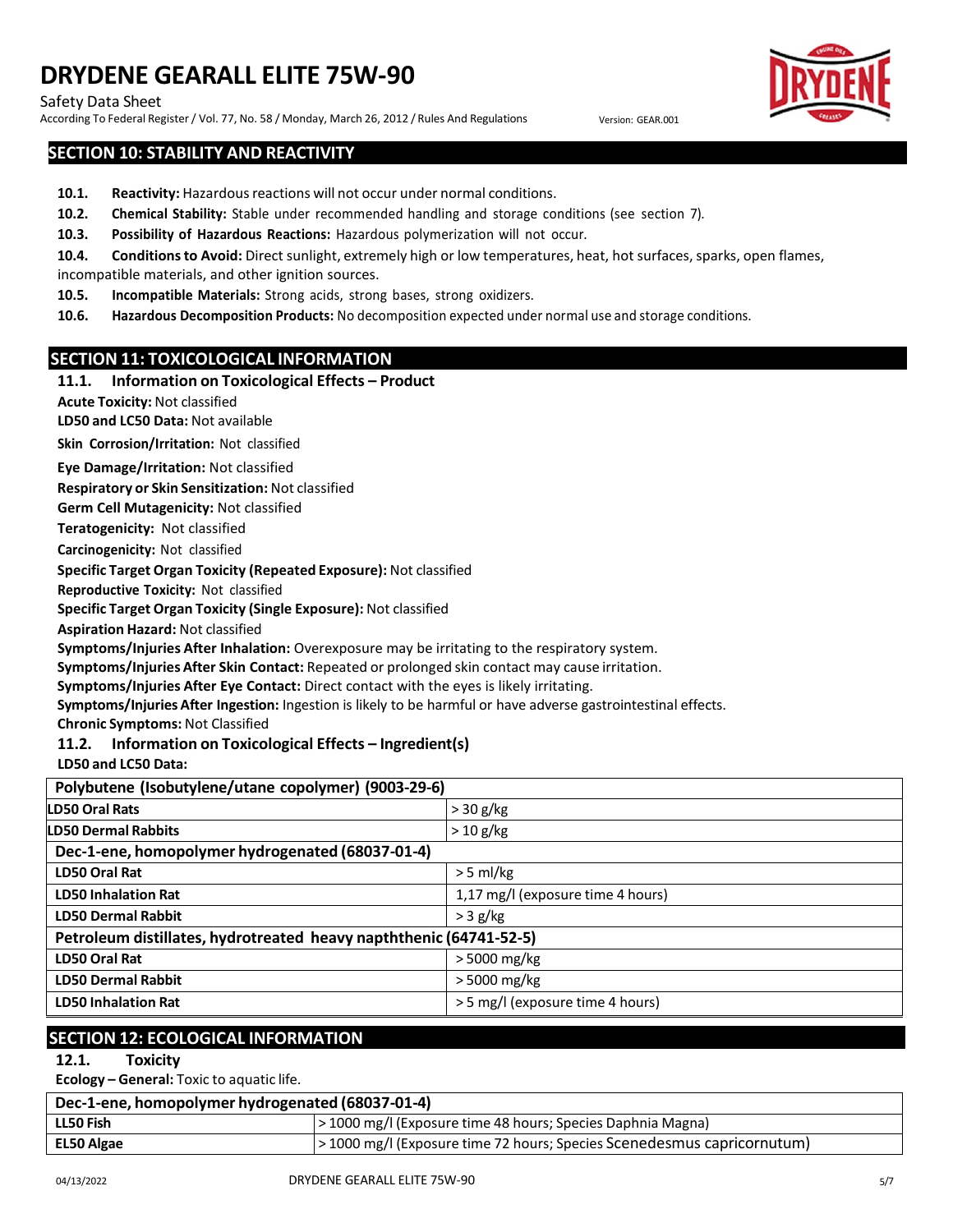#### Safety Data Sheet

According To Federal Register / Vol. 77, No. 58 / Monday, March 26, 2012 / Rules And Regulations Version: GEAR.001

**NOEC Daphnia** 125 mg/l (Exposure time 21 days: Species Daphnia Magna)

#### **12.2. Persistence and Degradability**

Not available

**12.3. Bioaccumulative Potential**

Not available

**12.4. Mobility in Soil**

Not available

#### **12.5. Other Adverse Effects**

**Other Information:** Avoid release to the environment.

# **SECTION 13: DISPOSAL CONSIDERATIONS**

#### **13.1. Waste treatment methods**

**Sewage Disposal Recommendations:** Do not empty into drains; dispose of this material and its container in a safe way. Do not empty into drains. Do not dispose of waste into sewer.

**Waste Disposal Recommendations:** Dispose of waste material in accordance with all local, regional, national, provincial, territorial and international regulations.

### **SECTION 14: TRANSPORT INFORMATION**

- **14.1. In Accordance with DOT** Not regulated for transport
- **14.2. In Accordance with IMDG** Not regulated for transport
- **14.3. In Accordance with IATA** Not regulated for transport
- **14.4. In Accordance with TDG** Not regulated for transport

# **SECTION 15: REGULATORY INFORMATION**

#### **15.1. US Federal Regulations**

| <b>SARA Section 311/312 Hazard Classes</b> | Not Classified |
|--------------------------------------------|----------------|
| 15.2.<br><b>US State Regulations</b>       |                |
| None noted                                 |                |

**15.3. Canadian Regulations**

| <b>WHMIS Classification</b>                                                | Not Classified                                                                |  |
|----------------------------------------------------------------------------|-------------------------------------------------------------------------------|--|
| Phosphorodithioic acid, O,O-di-C1-14-alkyl esters, zinc salts (68649-42-3) |                                                                               |  |
| Listed on the Canadian DSL (Domestic Substances List)                      |                                                                               |  |
| <b>WHMIS Classification</b>                                                | Class D Division 2 Subdivision B – Toxic material causing other toxic effects |  |

This product has been classified in accordance with the hazard criteria of the Controlled Products Regulations(CPR) and the SDS contains all of the information required by CPR.

# **SECTION 16: OTHER INFORMATION, INCLUDING DATE OF PREPARATION OR LAST REVISION**

| <b>Revision Date</b>     | 04/13/2022                                                                            |
|--------------------------|---------------------------------------------------------------------------------------|
| <b>Other Information</b> | : This document has been prepared in accordance with the SDS requirements of the OSHA |
|                          | Hazard Communication Standard 29 CFR 1910.1200.                                       |